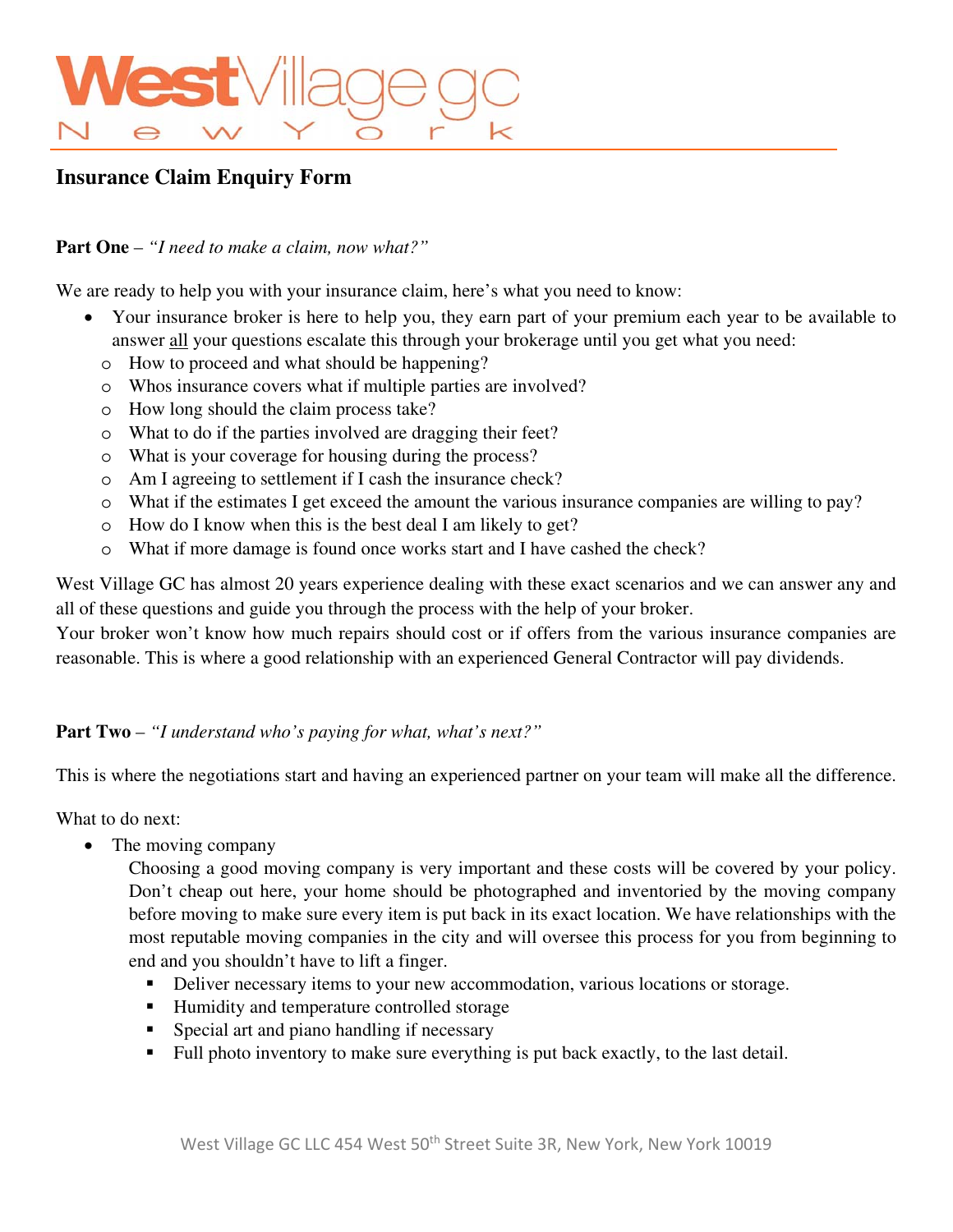Your Accommodation

Your insurance company will likely have an accommodation limit on your policy, ask your insurance agent what this is. Most insurance companies will house you into comparable accommodation for the duration of your claim. We can help you understand how to approach this and what is reasonable to expect.

• Negotiating with your Insurance Company

West Village GC will help you negotiate the right amount for your claim, insurance companies base claims on national averages, these numbers are often not in line with NYC construction costs, we can help you negotiate this and guide you through the process.

### **Part Three** - The Renovation

 Once you have your move and storage sorted out, your accommodation all set and a check to cover the damages in hand, you have probably learned a great deal more about insurance claims and construction that you never wanted to know. If you have chosen the right team, the construction phase will go smoothly and you will be back in your home on a firm and predetermined date sometime in the near future with everything replaced and as good as new.

### *Choose West Village GC, you're in good hands.*

To help us understand your particular circumstances please fill out the items below:

| 1) Your Information:                                                                                           |                                                         |
|----------------------------------------------------------------------------------------------------------------|---------------------------------------------------------|
| Name: 2008. 2008. 2010. 2010. 2012. 2013. 2014. 2015. 2016. 2017. 2018. 2019. 2016. 2017. 2018. 2019. 2017. 20 |                                                         |
|                                                                                                                |                                                         |
| Address:                                                                                                       |                                                         |
|                                                                                                                | (property where incident occurred)                      |
| Type of damage/claim type:                                                                                     | (brief description i.e. fire damage, water damage etc.) |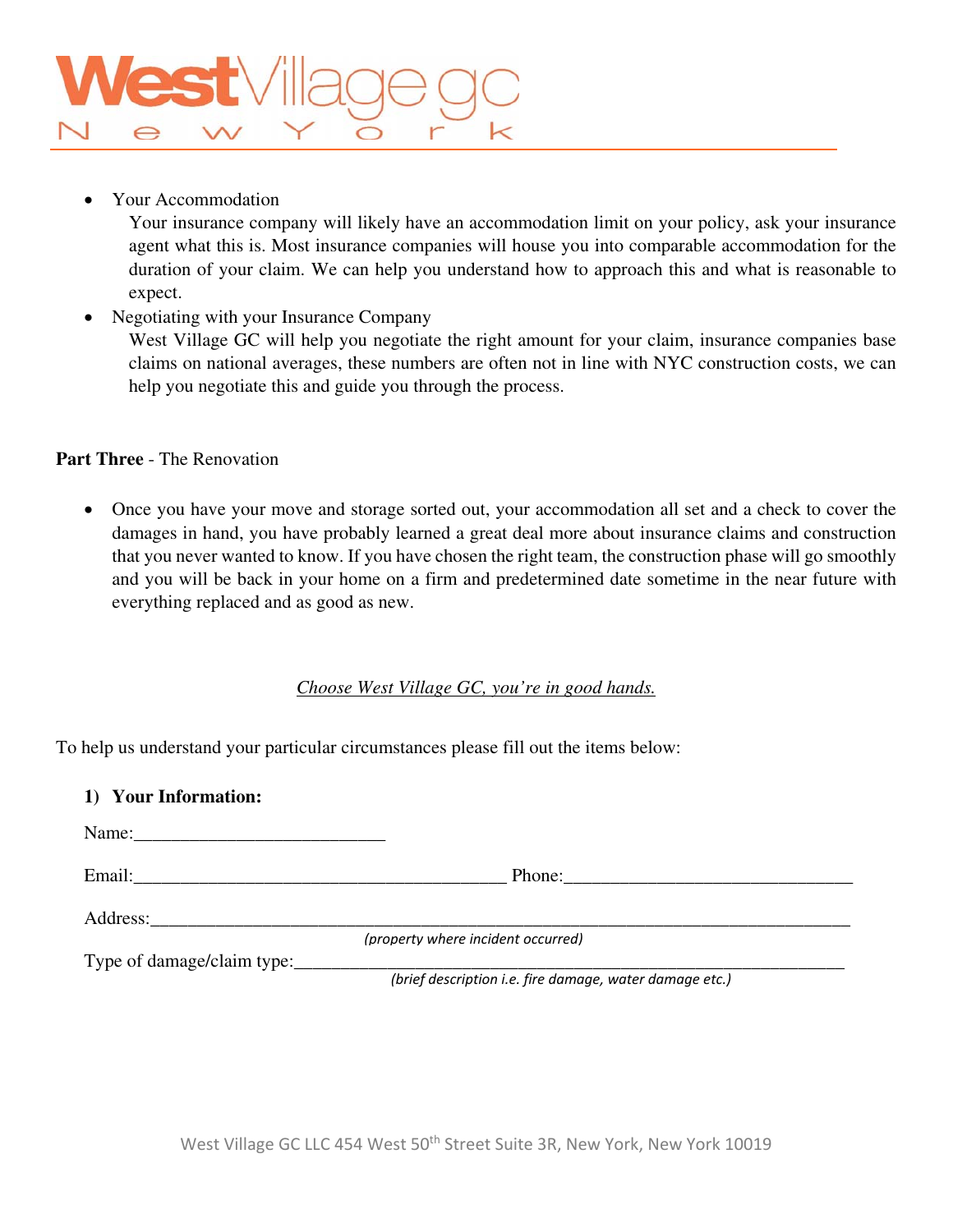

If water damage, how did the incident occur? Check as applicable:  $\Box$  My building leaked (heat pipe, roof, pipe behind the wall) *You will need your buildings insurance details.*  ☐ Leak originated in my neighbor's apartment and came into mine (their washing machine, tub or shower leaked, etc.) *You will need your neighbor's insurance details.*  ☐ I had a leak within my apartment (my washing machine, tub or shower leaked, etc.)  $\Box$  The third party damaged my home (a moving company set off a sprinkler etc.) ☐ Don't know.

The more knowledge and experience you have as a client the better, but don't worry if this is your first time. Have you ever made a claim in NYC before?

☐ Yes ☐ No

Have you ever done a renovation in NYC?

 $\Box$  Yes  $\Box$  No

### **2) Insurance company information:**

**A. Your insurance Company name**:\_\_\_\_\_\_\_\_\_\_\_\_\_\_\_\_\_\_\_\_\_\_\_\_\_\_\_\_\_\_\_\_\_\_\_\_\_\_\_\_\_\_\_\_

Insurance Broker Information:\_\_\_\_\_\_\_\_\_\_\_\_\_\_\_\_\_\_\_\_\_\_\_\_\_\_\_\_\_\_\_\_\_\_\_\_\_\_\_\_\_\_\_\_\_

Insurance Person of Contact:

| $\overline{\phantom{a}}$<br>Email | $\mathbf{D}$<br>$\sim$<br>$h \wedge$<br>эпе<br>$^{\prime\prime}$ and the set of $\sim$<br>* ***** |
|-----------------------------------|---------------------------------------------------------------------------------------------------|
|                                   | ______                                                                                            |

If you hve this information it is useful, but we can get it later if you don't:

| Policy Number:          | Claim Number:               |                                             |
|-------------------------|-----------------------------|---------------------------------------------|
|                         |                             | (provided to you by your insurance company) |
| Limits on contents: $\$ | Limits on accommodation: \$ |                                             |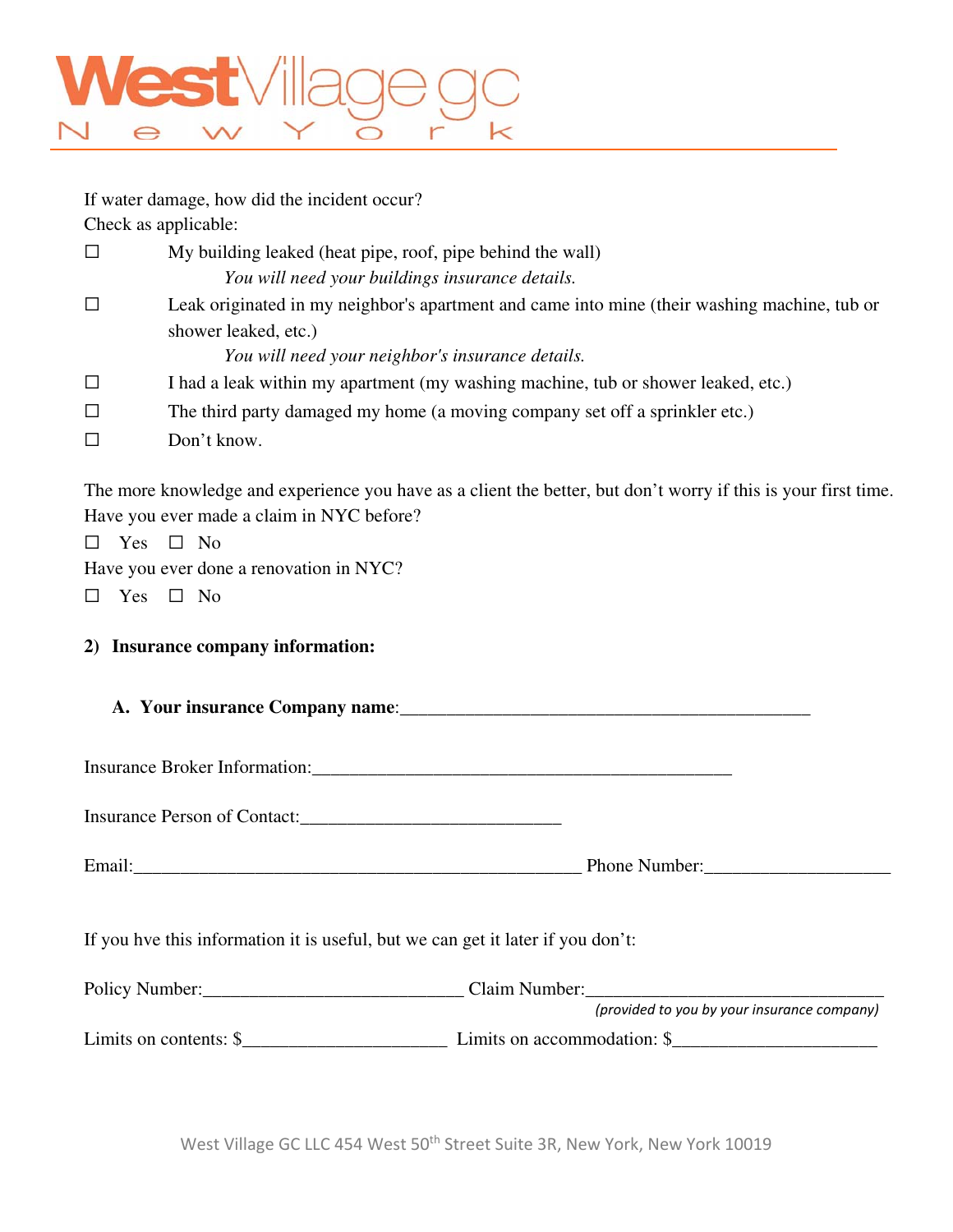

| If required:                                                                    |                                                                                |
|---------------------------------------------------------------------------------|--------------------------------------------------------------------------------|
|                                                                                 |                                                                                |
|                                                                                 |                                                                                |
|                                                                                 |                                                                                |
| If you hve this information it is useful, but we can get it later if you don't: |                                                                                |
|                                                                                 | Policy Number:<br>Claim Number:<br>(provided to you by your insurance company) |
|                                                                                 | Limits on contents: $\frac{1}{2}$ Limits on accommodation: $\frac{1}{2}$       |
| If required:                                                                    |                                                                                |
|                                                                                 |                                                                                |
|                                                                                 |                                                                                |
|                                                                                 |                                                                                |
| If you hve this information it is useful, but we can get it later if you don't: |                                                                                |
|                                                                                 | Policy Number:<br>Claim Number:<br>(provided to you by your insurance company) |
|                                                                                 | Limits on contents: $\frac{1}{2}$ Limits on accommodation: $\frac{1}{2}$       |
|                                                                                 |                                                                                |